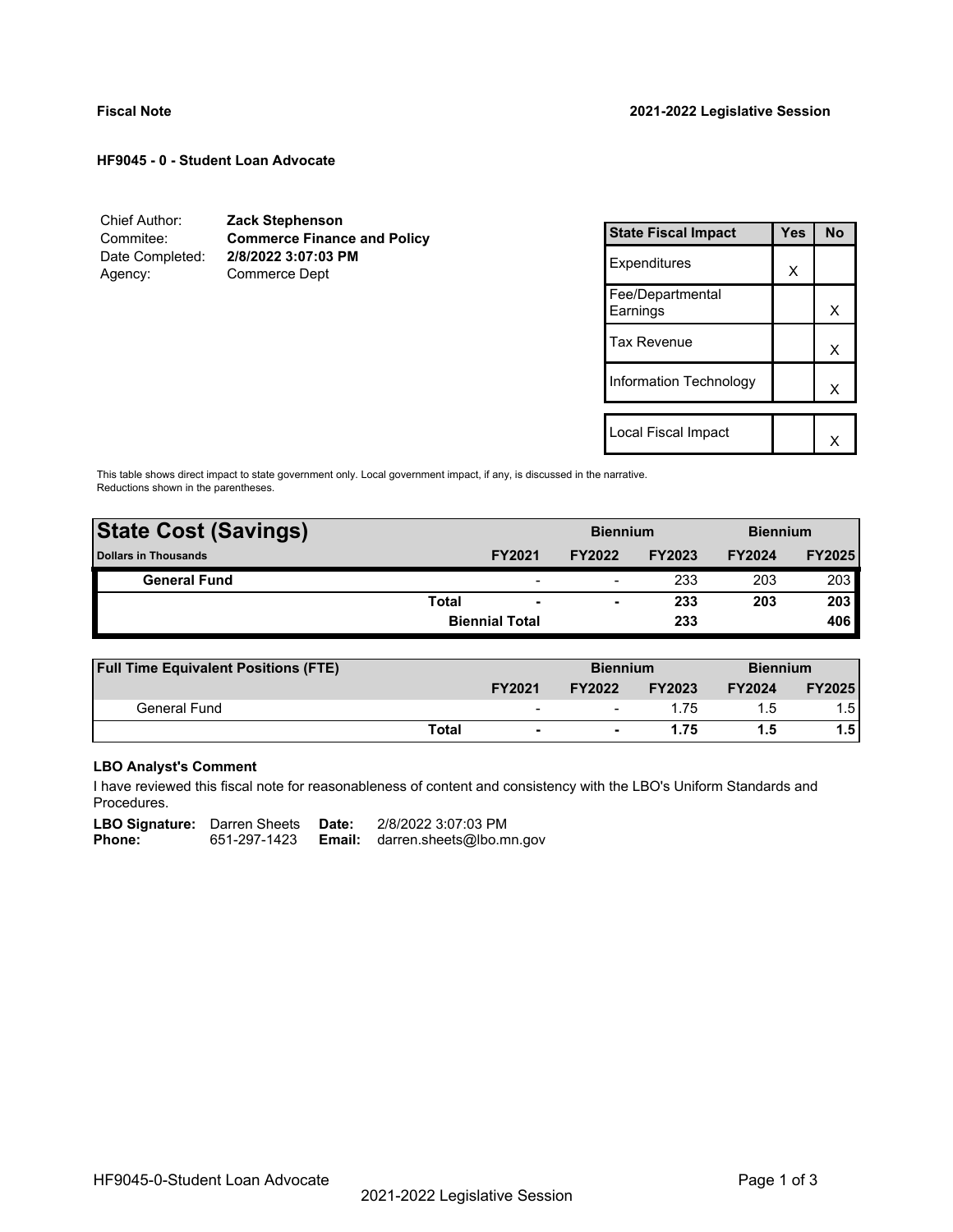### **State Cost (Savings) Calculation Details**

This table shows direct impact to state government only. Local government impact, if any, is discussed in the narrative. Reductions are shown in parentheses.

\*Transfers In/Out and Absorbed Costs are only displayed when reported.

| State Cost (Savings) = 1-2                        |              |                       | <b>Biennium</b> |               | <b>Biennium</b> |               |
|---------------------------------------------------|--------------|-----------------------|-----------------|---------------|-----------------|---------------|
| <b>Dollars in Thousands</b>                       |              | <b>FY2021</b>         | <b>FY2022</b>   | <b>FY2023</b> | <b>FY2024</b>   | <b>FY2025</b> |
| <b>General Fund</b>                               |              |                       |                 | 233           | 203             | 203           |
|                                                   | <b>Total</b> |                       |                 | 233           | 203             | 203           |
|                                                   |              | <b>Biennial Total</b> |                 | 233           |                 | 406           |
| 1 - Expenditures, Absorbed Costs*, Transfers Out* |              |                       |                 |               |                 |               |
| <b>General Fund</b>                               |              |                       |                 | 233           | 203             | 203           |
|                                                   | <b>Total</b> |                       |                 | 233           | 203             | 203           |
|                                                   |              | <b>Biennial Total</b> |                 | 233           |                 | 406           |
| 2 - Revenues, Transfers In*                       |              |                       |                 |               |                 |               |
| <b>General Fund</b>                               |              |                       |                 |               |                 |               |
|                                                   | <b>Total</b> | ۰                     | ٠               |               | ۰               | ۰             |
|                                                   |              | <b>Biennial Total</b> |                 |               |                 |               |

## **Bill Description**

HF9045 requires a designation of a student loan advocate by the Commissioner of Commerce to "provide timely assistance to borrowers and to effectuate" the student loan servicer chapter. This bill also requires several duties of this designee, including: complaint processing, maintenance of a complaint database, assist borrowers, provide information to stakeholders, analyze and monitor similar laws, and increase public awareness of availability. This bill also requires the development and maintenance of a student loan education course.

#### **Assumptions**

Commerce assumes that the responsibilities within the bill will initially require one professional level (State Program Administrator, Sr) FTE and access to half of an FTE of legal assistance in the form of a lawyer on an ongoing basis. The education course would take one quarter of an FTE to develop and prepare; however, once the course is built, the advocate position could administer the program.

#### **Expenditure and/or Revenue Formula**

1.25 State Program Administrator, Sr in FY23, reducing to 1 after developement of the education course

#### .5 Attorney - ongoing

|                                      |  | <b>FY23</b> | <b>FY24</b> | <b>FY25</b> |
|--------------------------------------|--|-------------|-------------|-------------|
| Salary                               |  | 136,357     | 118,974     | 118,974     |
| Fringe                               |  | 40,907      | 35,692      | 35,692      |
| <b>Other Personnel Related Costs</b> |  | 55,923      | 48,303      | 48,303      |
|                                      |  | \$233,186   | \$202,970   | \$202,970   |